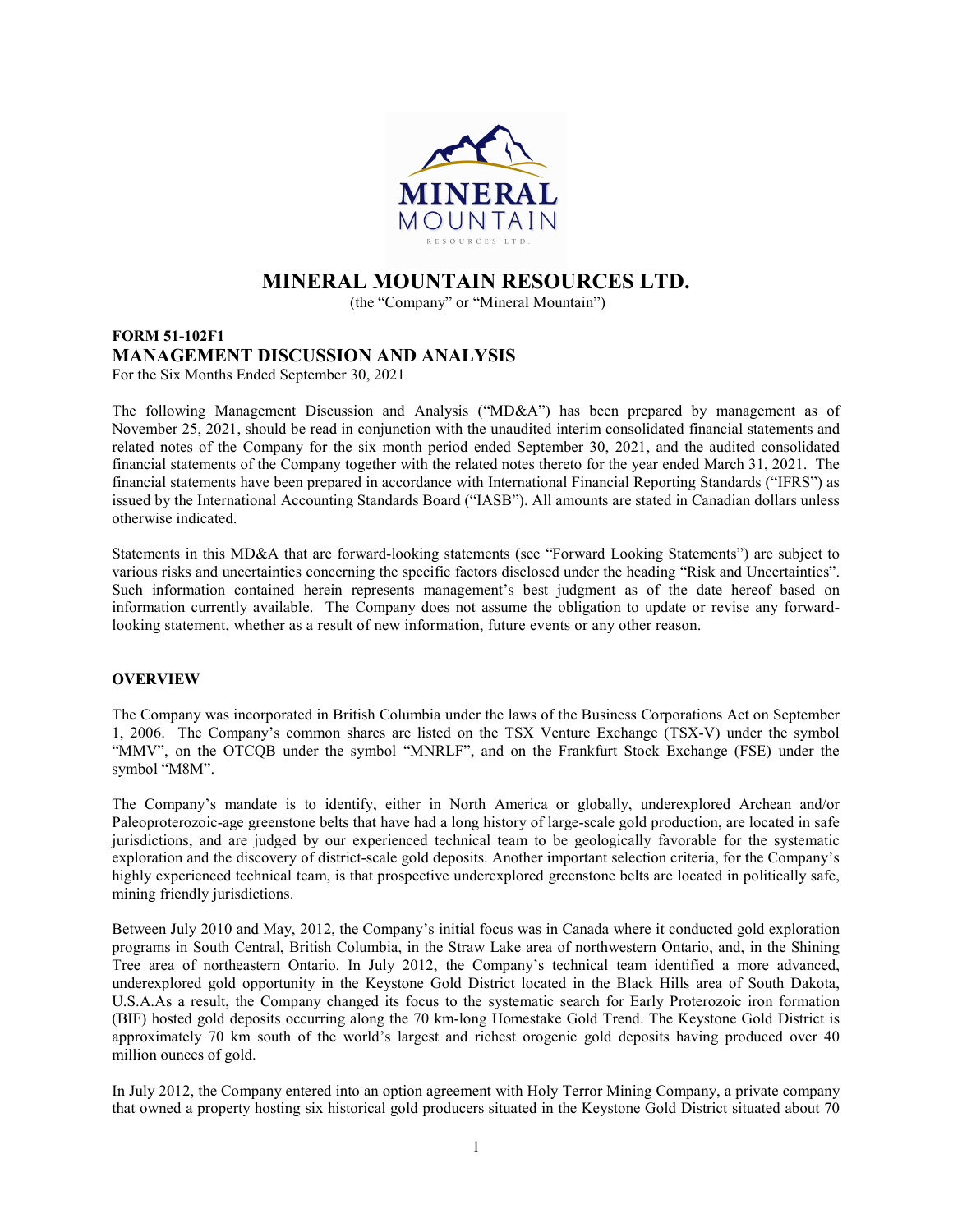km south of the Homestake Mine. The Holy Terror property is located within the Homestake Gold Trend in the Black Hills of South Dakota, U.S.A. In October 2016, due to a dramatic downturn in the overall mining industry making it difficult to raise exploration funds, the Company terminated the Holy Terror Option Agreement and began to focus on the Rochford Gold District, situated along the Homestake Gold Trend 26 km south of the Homestake Mine and 38 km north-northeast of the Holy Terror Project. In all three areas, Homestake Mine, Rochford and Holy Terror, hydrothermal gold mineralization is hosted exclusively in altered and sheared iron formation and produced preferentially from fold structures locally known at the Homestake Mine as "Ledges". Beginning in the fall of 2012, the Company began a program of considerable land consolidation in the Rochford Gold District, by physical claim staking and by mineral property purchases. Coincidentally, the Company systematically acquired a large-scale comprehensive database for the entire Rochford District from 2013 to 2016. In early 2013, the Company completed a high resolution airborne EM and Mag survey (HeliTEM) covering the Company's entire Rochford area land package totaling over 7,500 acres and covering over 30 sq. mi.. Based on the Company's research and it's comprehensive database, Mineral Mountain's technical team concluded that the Rochford District had geological characteristics that were similar to the Homestake Mine host rocks and was vastly underexplored employing modern technology. Following 3D modelling of the Company's airborne survey, three unusually large magnetic bodies associated with gold-hosted banded iron fromation (BIF) were highlighted trending through the Rochford District. Each of the three magnetic bodies were considered to be potential Homestake-style gold targets. The largest magnetic body of the three coincided with the Standby Mine which occurs in a folded plunging syncline. The intersection of the regional structure, the Homestake Gold Trend, and the highly deformed and hydrothermally altered iron formation unit hosting the Standby Mine deposit was interpreted to be a strong Homestake-style gold target that warranted a core drilling program. A 9-hole Phase 1 drilling program totaling 2,937 meters was completed between February, 2018 and October, 2018. Eight of the nine drill holes intersected Homestake-style gold mineralization across widths of up to 30 meters within the East Limb Structure (Standby Shear Zone) to a vertical depth of 500 meters.

Between October 2019 and March, 2020, the Company completed a 7-hole Phase 2 drill program totaling 2,551.35 meters. Initially, a "pilot hole" was drilled in a SSE direction down the interpreted plunge of the folded syncline and, although it was targeted to test a high grade intersection recorded by Homestake Mine in 1987 about 1800 metres down plunge from surface, this hole was stopped at 720.10 metres primarily due extensive hydrothermal alteration and continuous hole deviations. A 3<sup>rd</sup> Phase program totaling 9,000 m of drilling was planned by the Company's technical staff and DENR permitting was applied for and granted to complete the proposed program. A third phase program totaling 9,000 m of drilling was planned by the Company's technical staff and the DENR permitting was applied for and granted to complete the proposed program.

On September 1, 2021, the Company paid the renewal fees for 476 BLM unpatented mineral claims located in Pennington and Lawrence Counties.

### Impact of Covid-19

In March 2020 the World Health Organization declared coronavirus COVID-19 a global pandemic. The Company announced its COVID-19 initiatives that the Company is complying with governmental orders and advice, and internal company protocols on travel restrictions, social distancing, and allowable business activities during the ongoing COVID-19 pandemic in order to keep Company personnel, contractors and local community contacts safe during this uncertain period. Management will continue to assess the timing of when active drilling and fieldwork can be resumed. Currently, all Company personnel are working remotely but in regular voice and data communications as the Company progresses the compilation and targeting.

This contagious disease outbreak, which has continued to spread, and any related adverse public health developments, has adversely affected workforces, economies, and financial markets globally, potentially leading to an economic downturn. It is currently not possible for the Company to predict the duration or magnitude of the adverse results of the outbreak and its effects on the Company's business or ability to raise funds. The Company is closely monitoring the impact of the pandemic on all aspects of its business.

# Standby Gold Project (2012 –2021)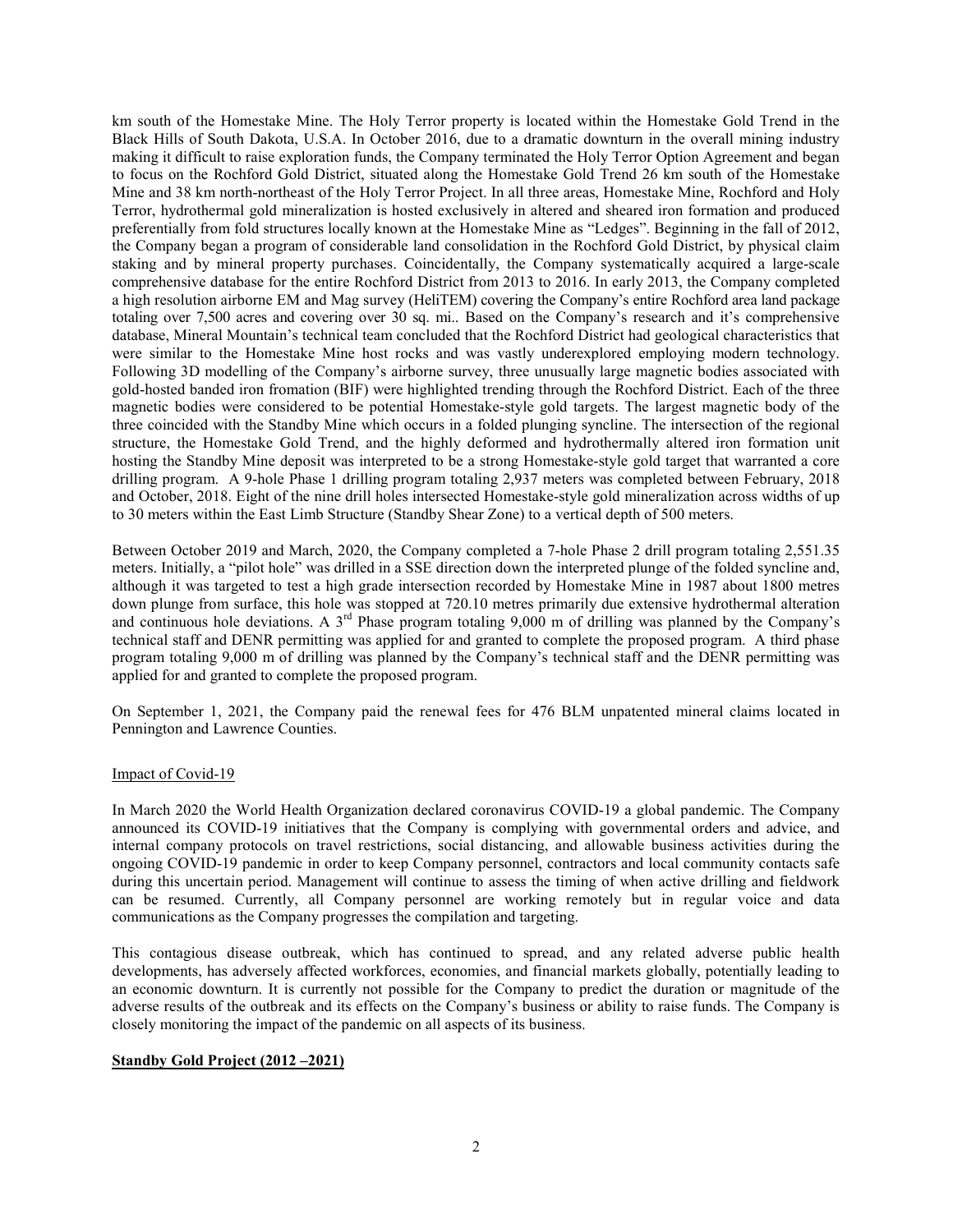# Note: In previous management discussions and analysis, the Standby Gold Project was previously referred to as the "Rochford Gold Project" or "Rochford Project". The project name was changed to avoid confusion with the Rochford Gold District.

As part of the Company's extensive research and geological assessment of the local area's unique gold potential along the Homestake Gold Corridor, the Company's technical team identified the Rochford Gold District in late 2012 to be a highly prospective, under-explored Paleoproterozoic greenstone belt that, based on recent studies, was considered to have the strong potential to discover other Homestake-style gold hosted iron formation deposits. While conducting field traverses in the Rochford area, the team found that, due to the downturn in the mining industry, a number of past gold producers were open for claim staking and, as a result, a contiguous segment of the Homestake Gold Corridor hosting several historical small high grade gold producers were consolidated by Mineral Mountain. In all, over 7,500 acres were staked as unpatented mineral claims by the Company in the Rochford District and an Option to Purchase the Standby Mine patents was made.

The Rochford Gold District is located 27 kilometers (16 miles) south of the Homestake Mine and is situated along the northwest-southeast trending Homestake Gold Trend which has been traced by mapping for about 70 km (44 miles) in length. Consistent with the Company's mandate, the Rochford District was determined to have a remarkably similar geological environment to the Homestake Mine area. Through due diligence by the Company's technical team, it was determined that the Rochford Gold District had not been the focus of systematic exploration by either major gold producers or by junior mining companies since 1997. In fact, the most serious exploration for gold occurred between 1986 and 1989. Historically, land tenure in the area was fragmented with multiple property owners and, as a result, was never consolidated by past explorers. During the last positive gold cycle the mining industry experienced between 2004 and 2010, exploration in the Rochford District was sporadic and not concentrated. As a result, compared to other global prospective greenstone belts, this district remained largely under-explored primarily because modern exploration techniques, in general, were not employed along the Homestake Gold Trend.

In the fall of 2012 and early 2013, the Company began an aggressive program of land consolidation in the Rochford District initially acquiring, by professional claim staking, a total of 289 unpatented mineral claims covering a number of historical gold producers associated with folded banded iron formation (BIF). Subsequently, in February 2013, the Company conducted a low level, high resolution helicopter-borne HeliTEM magnetic and electromagnetic survey covering a 30 sq. km area encompassing the Company's 289 unpatented mineral claims and a broader area covering the most prospective portion of the Rochford greenstone belt. The survey was able to trace multiple subparallel bands of iron formation, similar to those hosting the Homestake Mine (which produced over 43 million ounces of gold over a 125 year-period) trending through the project area in a northeast southwest direction, some of which were not exposed on surface.

Following a field assessment of the airborne magnetic and electromagnetic trends and a search of the local mineral titles and ownership, the Company launched an aggressive program of additional land consolidation, entering into an option to purchase agreement for the historical Standby Mine patents and acquiring the most comprehensive database ever assembled for the Rochford Gold District. With the discovery of the Homestake Mine in 1875, a major staking rush took place along the entire Homestake Gold Trend, a distance of approximately 70 kms. The Rochford Gold District was blanketed by multiple land holders and ownership along the belt was very fragmented. Beginning in late 2012, the Company, for the first time, consolidated the most prospective land and mineral rights in the Rochford District and assembled the comprehensive database assembled for the Rochford District. The database included historical diamond drilling completed by six major gold companies estimated to exceed \$US 20 million in historical exploration costs.

On March 1, 2016, the Company announced the purchase of two (2) strategically located gold properties totaling 19 unpatented lode mineral claims totaling 380 acres (152 hectares) from BHB Partners, the South Standby and the Cochrane South properties. As well, the Company assembled a comprehensive database consisting of over \$US 20 million in historical exploration costs completed by six major gold companies. On June 22, 2016, the Company staked an additional 37 unpatented lode mineral claims totaling 606 acres (242 hectares) south of the South Standby property acquired from BHB Partners. The claims were staked to provide better coverage along the 5.5 km long Standby-South Standby-Lookout Mine structural corridor. On September 2, 2016, the Company signed an Option to Purchase agreement on the historical Standby Mine property consisting of nine (9) contiguous patent claims totaling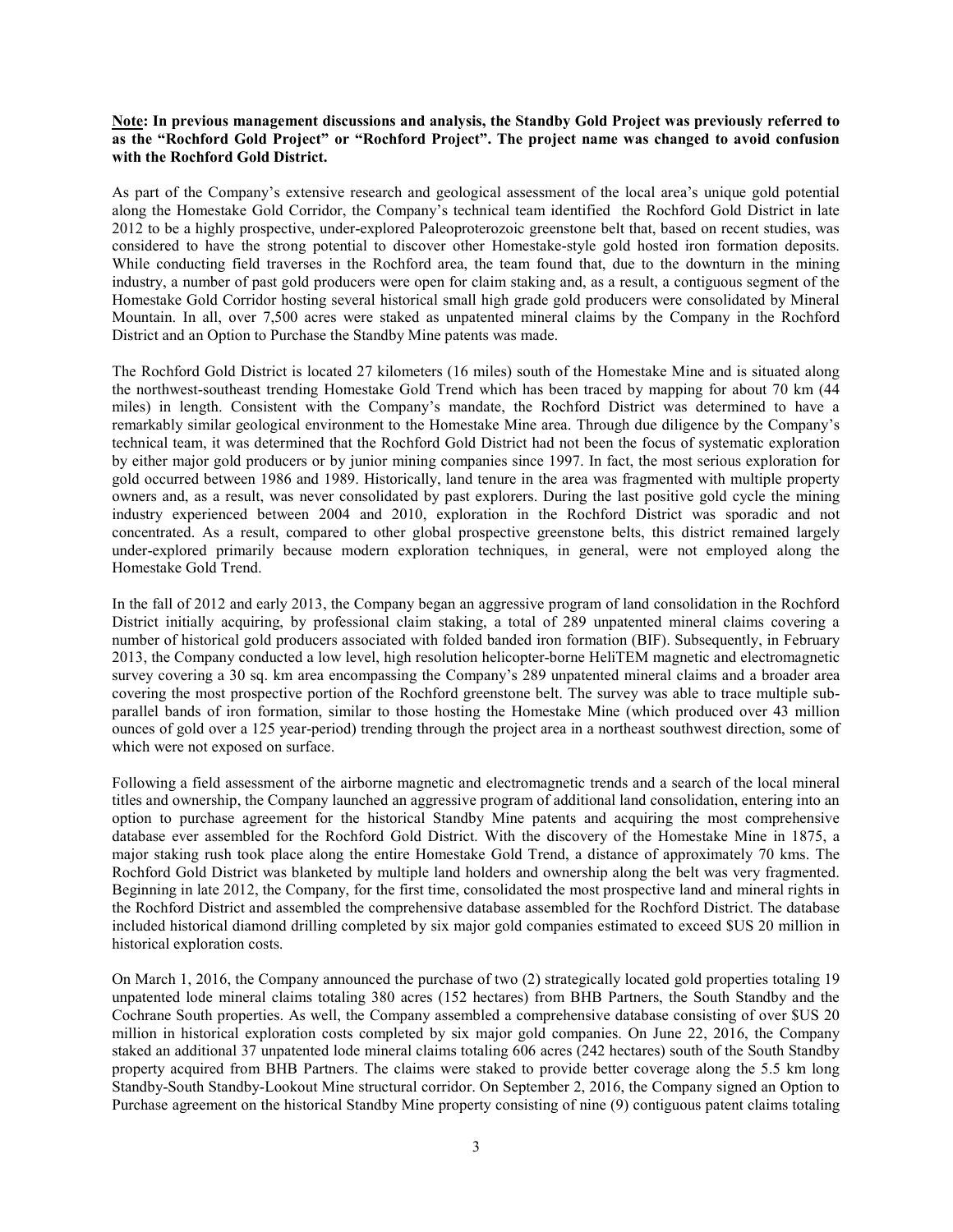67.45 acres (27 hectares). In September 2019, the Company completed the Option to Purchase Agreement thus owning 100% of the Standby patents. In October 2016, the Company purchased a proprietary digital database generated from core diamond drilling that was conducted by Homestake Mining Company between 1967 and 1988, and never before released to the public. The proprietary digital database consisted of 71 diamond drill holes totaling 22,393 meters of which 17 holes totaling 14,723 meters were drilled on the Standby Mine Property.

Between the period from January to June 30, 2017, the Company engaged the services of Earthscan Geoscience, a consulting group specializing in the compilation of the recently acquired comprehensive database. Since the data acquired was from multiple sources and from different generations, Earthscan Geoscience was able to get the data into a workable digital format compatible with several modern software programs. On May 2, 2017, the Company was issued EXNI permit 427 to drill 10,000 meters to define the down plunge extension of the Standby Mine gold deposit and was granted a water use permit for drill testing purposes. A diamond drill contract to drill 3,000 meters consisting of a minimum of 9 holes was signed with First Drilling, a Colorado based drill firm, in October 2017.

From February 11th, 2018 through to end of March, 2018 the Company completed 3 of the planned 9 drill holes on the Standby Mine patents totaling 1,322 meters, All three drill holes tested the upper 320 meters of the East Limb Structure. The drill program was voluntarily halted due to degrading road conditions due to spring thawing. Following the upgrading of the access road, drilling resumed on June 4, 2018. Between that period and August  $7^{\text{th}}$ , 2018, the Company completed an additional three (3) holes for a grand total of 2,155 meters drilled to date. Finally, between August 8<sup>th</sup> and September 5<sup>th</sup>, 2018, the Company completed an additional 3 holes totaling 782 meters. In all, 9 drill holes totaling 2,937 meters were completed in Phase 1. Based on the positive results recorded in Phase 1, the Company developed a plan to drill a 1600 meter long "trunk hole" down plunge along the East Limb Structure to drill test two historical gold zones previously intersected by Homestake Mining between 1986 and 1987. The deepest gold zone to be tested was at about a 1,000 m veritcal depth. Directional drilling techniques and drill rig capable of drilling to 2800 m depths was used for Phase 2. To accomplish the deep drill testing, a total of 4,000 meters of drilling was planned for Phase 2. In September / October 2019, the Company recently closed a nonbrokered private placement and raised an aggregate of \$2,409,130.

The Phase 2 drill program was intiated on September 27, 2019 with the "trunk hole" (ST19-011) attaining a down plunge total depth of 1050 m. ST19-011 was terminated in early December 2019 due to difficulties in maintaining the desired dip and angle of this hole. A second hole, ST19-012, was drilled to test the down dip extension of Target #1 prior to the holiday period. Drilling was halted on December  $18<sup>th</sup>$ , 2019 and from October 2019 through to March 2020 a total of 2,551.35m were completed.

As of the date of this report, the Company controls a 100% interest in 476 unpatented lode mineral claims totaling 7,817.79 acres (3,165.10) hectares in the Rochford District and nine (9) patented claims totaling 67.45 acres (27 hectares) for a grand total of 7,885.24 acres (3,192.40 hectares) owned by the Company in the Rochford District.

# MINERAL EXPLORATION ACTIVITIES

### Standby Gold Project, Black Hills of South Dakota

The Rochford Gold District is situated within the Homestake Gold Trend 27 kilometers (16 miles) south-southwest of the Homestake Mine, one of the largest gold producers in North American history and the largest iron formationhosted gold deposit of its kind in the world. The Company's experienced technical team concluded that, the Homestake Mine and the Rochford District were remarkably similar in host rock composition, structural style, metamorphic grade, and gold mineralization concluding that the Rochford District had the potential to contain more than one economic gold deposit. More than 45,000,000 ounces of gold have been produced from the Black Hills, with the majority from the world famous Homestake Mine (~43,000,000 ounces of Au) in Lead, South Dakota.

In late 2012, the Company acquired a significant presence in the Rochford District by staking 289 unpatented mineral claims totaling 4,474 acres (1,810 hectares) covering a 7 km by 2 km segment. The claims were staked to cover 9 historical past high grade gold producers.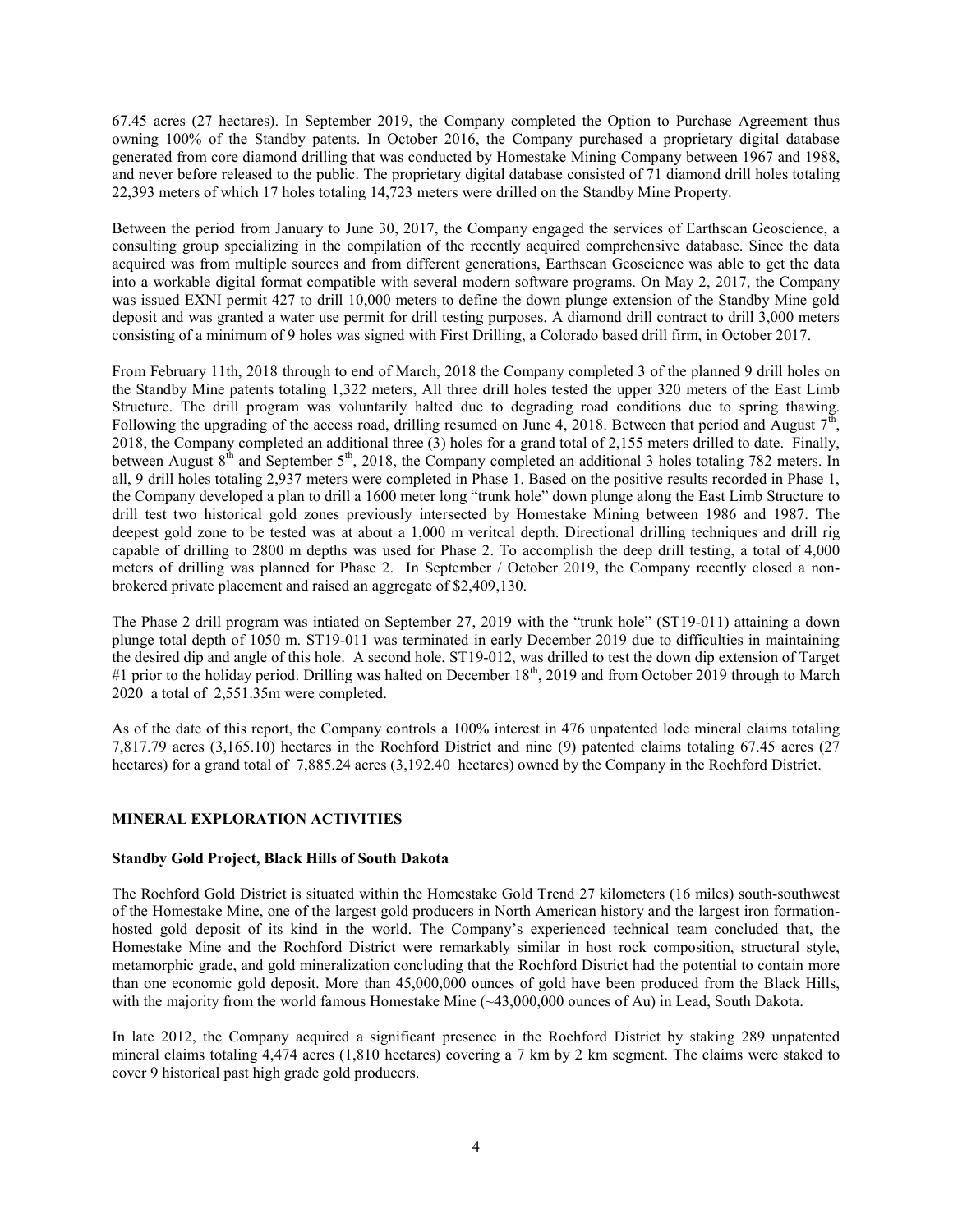Between February and March, 2013, the Company completed a HeliTEM electromagnetic and magnetic airborne geophysical survey over the Standby Project area totalling 977.4 line km. Following further research, due diligence and numerous site visits to the Rochford District, in October 2015, the Company purchased two strategically located gold properties totaling 19 unpatented mineral claims and a comprehensive database that was never previously disclosed consisting of over \$US 20 million in historical exploration (primarily diamond drill results) from BHB Partners, a US based private group of geologists. The database and two gold properties were purchased for 4 million post-consolidated shares of the Company and no cash payment.

In mid-March, 2016, the Company increased its landholdings in the Rochford District by staking an additional 37 unpatented mineral claims to provide better coverage along the Standby Mine-South Standby-Lookout Mine 5.5 km long structural corridor. By mid-March, the Company had assembled a total of 345 unpatented mineral claims totaling 5,447 acres (2,204 hectares).

On September 12, 2016, the Company signed an exploration agreement with an option to purchase a 100-% interest in the historic Standby Mine property, a "turn of the century" high grade gold producer located in Pennington County and consisting of 9 contiguous patent claims totaling 67.45 acres. Gold mineralization at the Standby Mine is hosted in a synclinally folded, southeasterly plunging gold-hosted iron formation geologically similar to the Ledge-type deposits developed at the Homestake Mine. The Company also increased its landholdings in the Rochford District by staking an additional 113 unpatented mineral claims along the Standby Mine-South Standby-Lookout Mine. By end of March 2017, the Company had assembled a total of 458 unpatented mineral claims totaling 7,291 acres (2,951 hectares).

In April 2017, the Company engaged to services of Condor Geophysical Consulting based in Colorado, USA to conduct a Geo Interpretation of the magnetic data and a geophysical assessment of the airborne survey flown for the Company by Fugro in 2013. A final report was received from Condor in September 2017. In addition, the Company engaged the services of FMG Engineering, a local consulting firm based in Rapid City to assist the company to apply for drill permits on both the Standby Mine patented and on the Company's 100% owned unpatented claims located immediately south of the Cochrane gold deposit.

In October 2017, the Company signed a drilling contract with First Drilling, a Colorado-based drill contractor, to drill up to 12 holes on the Standby Mine patents. On February 11, 2018, drilling began and by September 5, 2018 nine holes of the planned twelve holes totaling 2,937 meters were completed. The deepest hole in Phase 1 tested the East Limb Structure to about 500 meters below the Standby Mine workings. Phase 1 drill results confirmed that the 30-meter wide sheared banded iron formation that hosts the Standby Mine deposit is open down plunge below 500 meters TVD and that the gold mineralization had similar characteristics to the Homestake Mine ledges.

In September 2019, the Company completed the purchase of the Standby Mine patents totaling 67.45 acres.

Between October 2019 and March 20, 2020, the Company completed 7 holes totaling 2,551.35 meters designed to extend the Standby Mine gold zone down plunge below a vertical depth of 400 meters. In September 2020, the Company added a geological consultant to its technical team to map the Standby Mine surface and underground geology and the Rochford District belt. Between September 26 and 29, 2020, the Company engaged Precision GeoSurveys to complete a 708 line kilometer airborne magnetic and radiometric survey over its land position in the Rochford area. The survey lines were flown at 50-m line separation at a height of 30-m above the terrain.

In July 2020, the Company commissioned SRK Consulting (Canada) Inc. to complete a regional structural geological interpretation of electromagnetic, aeromagnetic and radiometric data generated in the Rochford Project area. This interpretation focused on defining the structural architecture that may impact to distribution of gold mineralization at a regional scale. This study by SRK concluded that the controls of gold mineralization is considered to be equivalent between the Rochford and Homestake Districts.

A 9,000 m Phase 3 drill program has been planned and permitted to test the down plunge extension of the 1800 m long Standby gold zone using conventional drilling methods across the mineralized structure.

In July, 2021, the Company staked 15 BLM mineral claims totaling 240 acres contiguous to its current land holdings in the south west corner approximately 3 miles from the Standby Mine Property.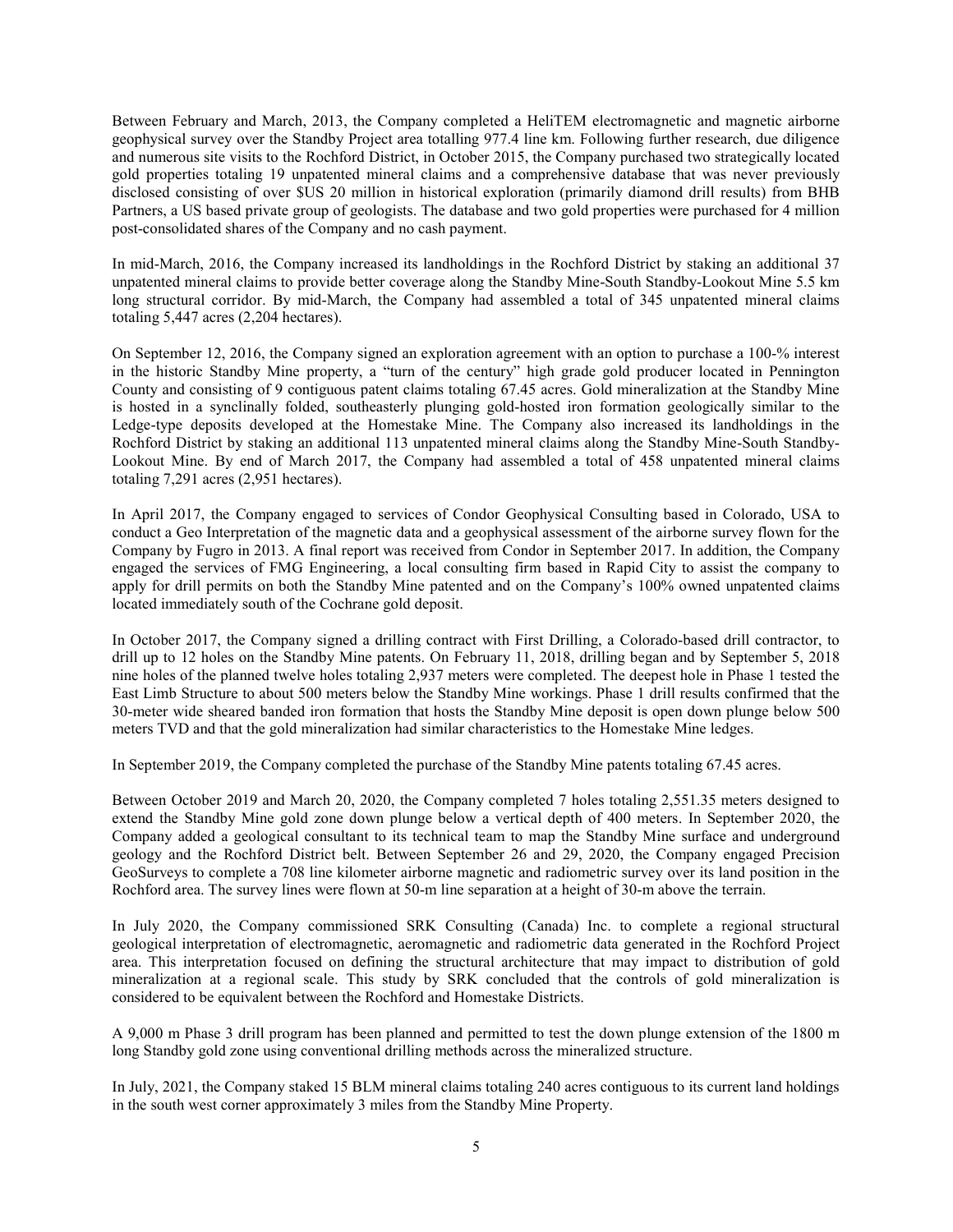The annual rental fees payable to the South Dakota Bureau of Land Management (BLM) for all of the Company's land holdings in the Rochford District were paid, assuring the claim package is in good standing until September 1, 2022.

# Qualified Person

The technical contents in this document have been reviewed and approved by Nelson W. Baker, P.Eng., a qualified person as defined by National Instrument (NI) 43-101.

# DISCUSSION OF OPERATIONS

The Company is an exploration stage company and has no operating revenue. Expenditures related to mineral exploration and evaluation assets are capitalized. During the six months ended September 30, 2021, the Company incurred \$113,496 (2020 - \$111,005) in property claim maintenance costs and \$140,278 (2020 - \$143,060) in exploration expenditures. The details of the mineral expenditures are included in the note 7 to the consolidated financial statements.

### Three month period ended September 30, 2021

During the three months ended September 30, 2021, the Company reported a net loss of \$218,635 compared to a net loss of \$203,168 incurred in the three months ended September 30, 2020. The loss in the 2021 quarter relates primarily to general operating expenses of \$208,979 (2020 - \$222,286). The general operating expenses excluding share-based payment expenses for the three months ended September 30, 2021 were \$187,009 (2020 - \$216,551). The variance was mainly attributable to the decrease in consulting fees of \$7,303 and media and news dissemination of \$21,349.

# Six month period ended September 30, 2021

During the six months ended September 30, 2021, the Company reported a net loss of \$420,680 compared to a net loss of \$434,469 incurred in the six months ended September 30, 2020. The loss in 2021 period relates primarily to general operating expenses of \$462,762 (2020 - \$488,819), partially mitigated by a gain on sale of the Straw Lake claims of \$50,000 (2020 - \$nil). The general operating expenses excluding share-based payment expenses for the six months ended September 30, 2021 were \$345,589 (2020 - \$437,898). The variance was mainly attributable to:

- Consulting fees of \$15,357 (2020 \$45,000) relate to fees to contract consultants for corporate and general geological consulting work. The Company has cut down most of the contract services as part of its effort to reduce costs.
- Media and news dissemination of \$9,219 (2020 \$66,762) include costs of marketing firms, media events and publications, news dissemination and promotional materials. The Company has scaled back its marketing activities provided by consultants.

Share-based payment expenses of \$117,173 (2020 - \$50,921), a non-cash charge, are the estimated fair value of the stock options were vested during the period. The Company used the Black-Scholes option pricing model for the fair value calculation.

### SUMMARY OF QUARTERLY RESULTS

The following table sets forth selected unaudited financial information for the Company's eight most recent quarters ending with the last quarter for the three months ended on September 30, 2021.

For the Three Months Ending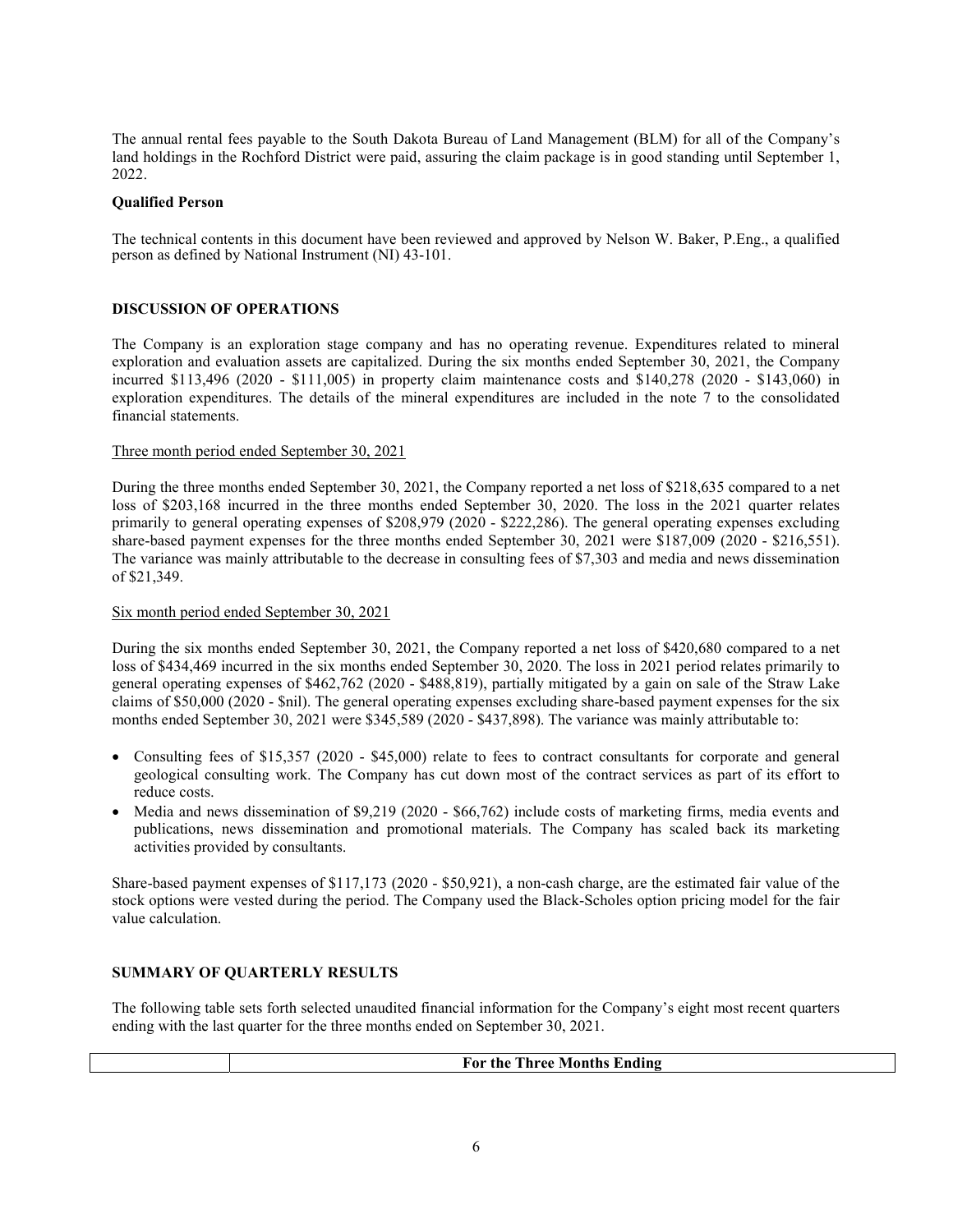|                                                                                 | <b>Fiscal 2022</b>       |                          | <b>Fiscal 2021</b> |                  |                          |                          | <b>Fiscal 2020</b>       |                  |
|---------------------------------------------------------------------------------|--------------------------|--------------------------|--------------------|------------------|--------------------------|--------------------------|--------------------------|------------------|
|                                                                                 | Sept. 30,<br>2021        | Jun. 30,<br>2021         | Mar. 31,<br>2021   | Dec. 31,<br>2020 | Sept. 30,<br>2020        | Jun. 30,<br>2020         | Mar. 31,<br>2020         | Dec. 31,<br>2019 |
|                                                                                 | <b>(\$)</b>              | <b>(\$)</b>              | <b>(\$)</b>        | <b>(\$)</b>      | (S)                      | <b>(\$)</b>              | (S)                      | $(\$)$           |
| Total revenues                                                                  | $\overline{\phantom{a}}$ | $\overline{\phantom{a}}$ | ٠                  | ٠                | $\overline{\phantom{a}}$ | $\overline{\phantom{a}}$ | $\overline{\phantom{a}}$ |                  |
| Income (loss) from<br>continuing operations                                     | (218, 635)               | (202, 045)               | (461, 174)         | (222,071)        | (203, 168)               | (231,301)                | (436, 280)               | (545, 522)       |
| Net income (loss)                                                               | (218, 635)               | (202, 045)               | (461, 174)         | (222,071)        | (203, 168)               | (231,301)                | (436, 280)               | (545, 522)       |
| Income (loss) from<br>continuing operations<br>per share - basic and<br>diluted | (0.00)                   | (0.00)                   | (0.01)             | (0.00)           | (0.00)                   | (0.00)                   | (0.01)                   | (0.01)           |
| Net income (loss) per<br>share - basic and<br>diluted                           | (0.00)                   | (0.00)                   | (0.01)             | (0.00)           | (0.00)                   | (0.00)                   | (0.01)                   | (0.01)           |

# LIQUIDITY AND CAPITAL RESOURCES

As at September 30, 2021, the Company had a cash balance of \$120,657, a decrease of \$355,510 from the cash balance of \$456,167 on March 31, 2021. The Company spent \$326,137 (2020 - \$454,878) in operating activities and \$240,416 (2020 - \$622,651) on its mineral exploration project. During the six months ended September 30, 2021, the Company received net proceeds of \$199,251 (2020 - \$2,140,358) from issuance of common shares, \$50,000 (2020 - \$nil) from the sale of Straw Lake claims and paid \$18,208 (2020 - \$27,312) of lease liability.

The Company had working capital deficiency of \$229,270 as at September 30, 2021 compared to working capital of \$114,643 as at March 31, 2021.

Management estimates that the general operating costs, excluding share-based payments expense, for the next 12 months will be approximately \$700,000. At present, the Company does not have sufficient capital resources to meet its anticipated operating and capital requirements for the next 12 months. The Company will continue to monitor the current economic and financial market conditions and evaluate their impact on the Company's liquidity and future prospects.

# Going Concern

The Company is an exploration stage company. At present, the Company's operations do not generate cash flow and its financial success is dependent on management's ability to discover economically viable mineral deposits. The mineral exploration process can take many years and is subject to factors that are beyond the Company's control. In order to continue as a going concern and to meet its corporate objectives, which primarily consist of exploration work on its mineral properties, the Company will require additional financing through debt or equity issuances or other available means. Although the Company has been successful in the past in obtaining financing, there is no assurance that it will be able to obtain adequate financing in the future or that such financing will be on terms advantageous to the Company. Management believes it will be able to raise equity capital as required in the long term, but recognizes there will be risks involved that may be beyond their control. The annual and interim financial statements do not include any adjustments to the recoverability and classification of reduced asset amounts and classification of liabilities that might be necessary should the Company be unable to continue operations. These adjustments could be material. The Company is not subject to material externally-imposed capital constraints.

# OFF-BALANCE SHEET ARRANGEMENTS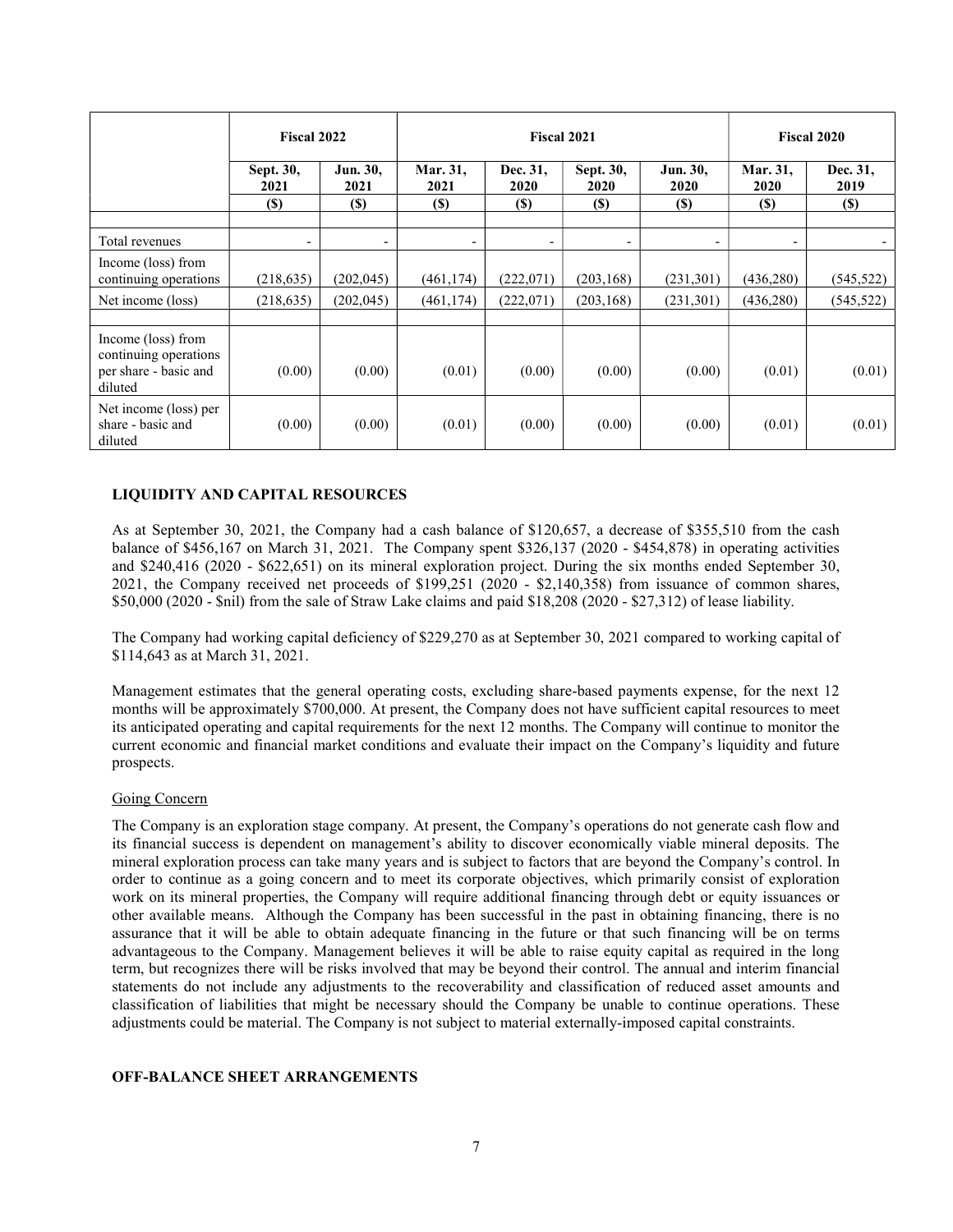The Company does not have any off-balance sheet arrangements.

# RELATED PARTY TRANSACTIONS

Key management personnel include directors (executive and non-executive) and senior officers of the Company. The compensation paid or payable to key management personnel during the six month periods ended September 30 is as follows:

|                                                              |               | 2021                              | 2020                        |
|--------------------------------------------------------------|---------------|-----------------------------------|-----------------------------|
| Consulting fees<br>Professional fees<br>Share-based payments | <sup>\$</sup> | $162,000$ \$<br>28,919<br>100,434 | 162,000<br>27,340<br>18,291 |
| Total                                                        | <b>S</b>      | 291,353 \$                        | 207,631                     |

The Company entered into the following transactions relating to key management personnel and entities over which they have control or significant influence during the six month period ended September 30, 2021:

- a) Incurred management fees of \$60,000 (2020 \$60,000) to a company controlled by the President of the Company.
- b) Incurred management fees of \$30,000 (2020 \$30,000) to a company controlled by a director of the Company.
- c) Incurred management fees of \$42,000 (2020 \$42,000) to a director of the Company.
- d) Incurred professional fees of \$nil (2020 \$5,590) to a company which a director of the Company is an officer.
- e) Incurred professional fees of \$22,770 (2020 \$21,750) and management of \$30,000 (2020 \$30,000) to a company controlled by the Chief Financial Officer of the Company.
- f) Incurred professional fees of \$5,792 (2020 \$nil) and other fees of \$357 (2020 \$nil) to a company with the Secretary in common with the Company.

The Company has entered into four consulting agreements with a director and three companies controlled separately by two directors and an officer of the Company for management and corporate consulting services for a total monthly fee of \$27,000 plus applicable taxes. These agreements are for a one year term and continue thereafter on a month to month basis and may be terminated with a six month notice or a termination payment equal to six months' remuneration.

### CRITICAL ACCOUNTING ESTIMATES

The preparation of the Company's consolidated financial statements requires management to make estimates and assumptions that affect the reported amounts of assets and liabilities at the date of the financial statements and reported amounts of expenses during the period. Actual results could differ from these estimates. The Company's management reviews these estimates and underlying assumptions on an ongoing basis, based on experience and other factors, including expectations of future events that are believed to be reasonable under the circumstances. Revisions to estimates are adjusted for prospectively in the period in which the estimates are revised. Significant areas requiring the use of management estimates include:

i) The determination of the fair value of stock options and agent's warrants using stock pricing models, require the input of highly subjective assumptions, including the expected price volatility. Changes in the subjective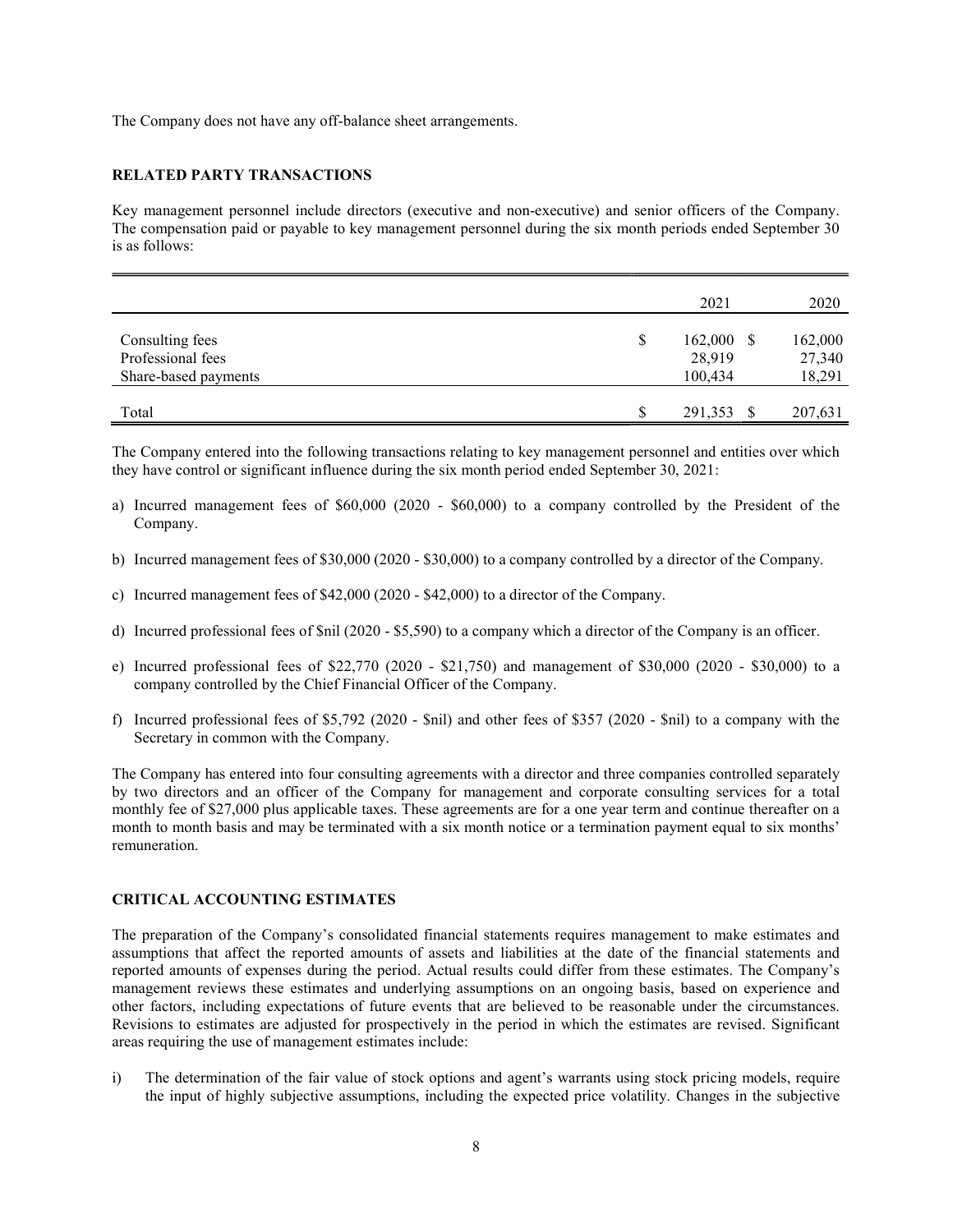input assumptions could materially affect the fair value estimate.

ii) The determination of deferred income tax assets or liabilities requires subjective assumptions regarding future income tax rates and the likelihood of utilizing tax carry-forwards. Changes in these assumptions could materially affect the recorded amounts.

#### FINANCIAL INSTRUMENTS

The Company classified its financial instruments as follows: cash and restricted cash classified as subsequently measured at amortized cost; trade and other payables as subsequently measured at amortized cost financial liabilities. The carrying amount of financial assets and liabilities carried at amortized cost is a reasonable approximation of fair value due to the relatively short period to maturity of these financial instruments.

#### Financial risk management

The Company's financial risks arising from its financial instruments are credit risk, liquidity risk, interest rate risk and foreign exchange rate risk. The Company's exposures to these risks and the policies on how to mitigate these risks are set out below. Management manages and monitors these exposures to ensure appropriate measures are implemented on a timely and effective manner.

#### Credit risk

Credit risk is the risk of potential loss to the Company if the counter party to a financial instrument fails to meet its contractual obligations. The credit risk of the Company is associated with cash and restricted cash. The credit risk with respect to its cash and restricted cash is minimal as they are held with high-credit quality financial institutions. Management does not expect these counterparties to fail to meet their obligations.

# Liquidity risk

Liquidity risk is the risk that the Company will not meet its obligations associated with its financial liabilities as they fall due. The Company performs cash flow forecasting for each fiscal year to ensure there is sufficient cash available to fund its projects and operations. As at September 30, 2021, the Company had a cash balance of \$120,657 and current liabilities of \$509,991. The Company's financial liabilities include trade and other payables which have contractual maturities of 30 days or are due on demand.

At present, the Company's operations do not generate cash flow. The Company's primary source of funding has been the issuance of equity securities through private placements and the exercise of stock options and warrants as well as loans from related parties. Despite previous success in completing these financings, there is no guarantee of obtaining future financings.

#### Interest rate risk

Interest risk is the risk that fair value or future cash flows of a financial instrument will fluctuate because of changes in the market interest rates. The Company is exposed to interest rate risk to the extent that the cash maintained at the financial institutions. The interest rate risks on cash and restricted cash are not considered significant due to their short-term nature and maturity.

### Foreign exchange rate risk

Foreign exchange risk is the risk that fair value or future cash flows of a financial instrument will fluctuate because of changes in foreign exchange rates. The Company's functional currency is the Canadian dollar and major purchases are transacted in Canadian dollars. The Company funds certain operations, exploration and administrative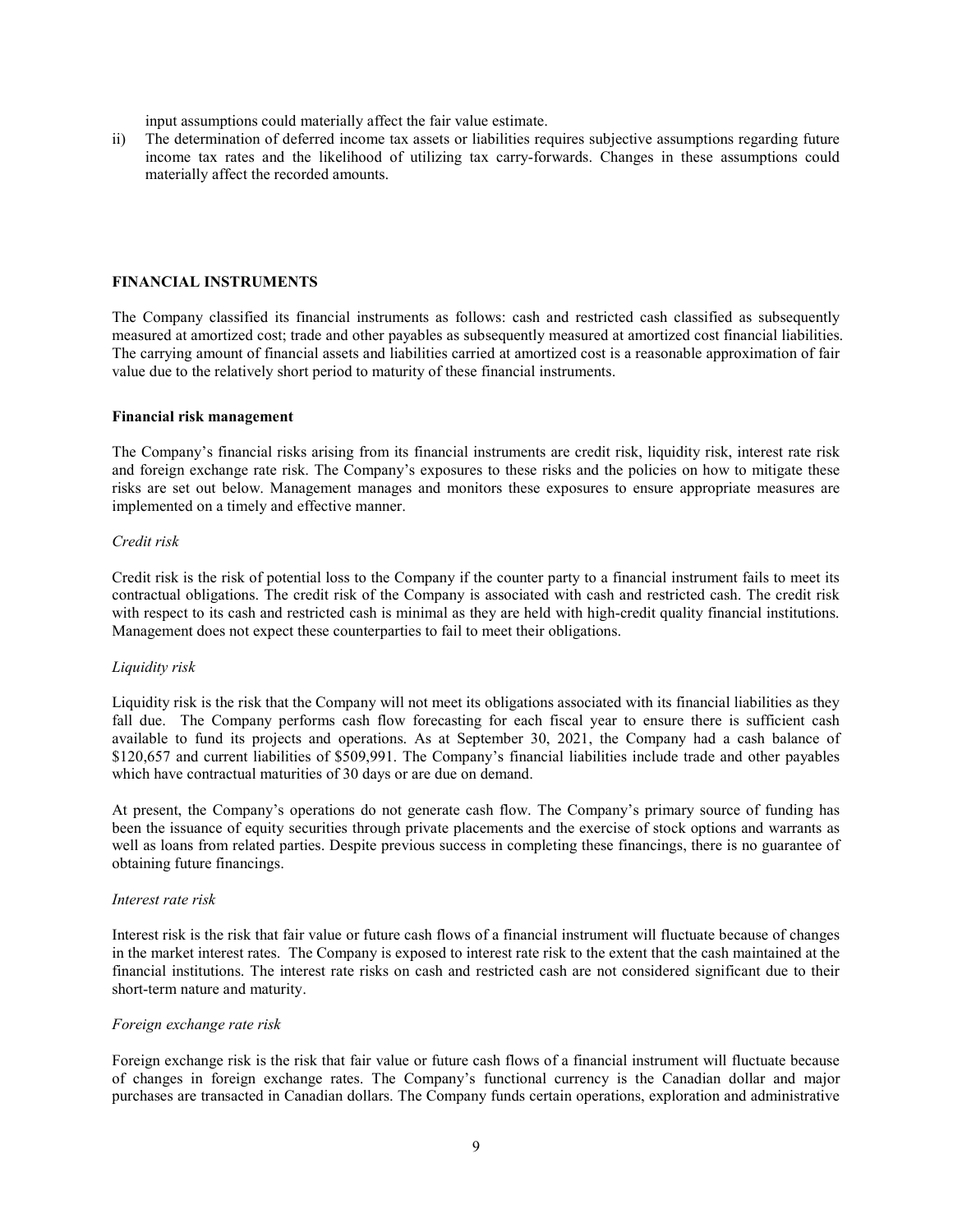expenses in the United States by using US dollars converted from its Canadian bank accounts. At September 30, 2021, the Company had financial assets of \$13,611 and financial liabilities of \$426,849 denominated in United States dollars. A 10% strengthening of the US dollar would affect net loss by approximately \$41,000. The Company does not hedge its foreign exchange risk.

# OUTSTANDING SHARE DATA

The Company had the following common shares, stock options and warrants outstanding as at the date of this report:

| Issued and Outstanding Common shares | 103,541,709 |
|--------------------------------------|-------------|
| Stock options                        | 6,675,000   |
| Warrants                             | 6,663,940   |
|                                      |             |
|                                      | 116,880,649 |

#### CHANGES IN ACCOUNTING POLICIES INCLUDING INITIAL ADOPTION

#### New accounting standards

The Company has reviewed future new and amended IFRS pronouncements and determined that there are no standards that are not yet effective that would be expected to have a material impact on the Company's consolidated financial statements.

### RISK AND UNCERTAINTIES

#### Operating Hazards and Risks

Mineral exploration involves many risks. The operations in which the Company has a direct or indirect interest will be subject to all the hazards and risks normally incidental to exploration, any of which could result in work stoppages and damage to persons or property or the environment and possible legal liability for any and all damage. Fires, power outages, labour disruptions, flooding, landslides and the inability to obtain suitable or adequate machinery, equipment or labour are some of the risks involved in the conduct of exploration programs. In addition, certain properties of the Company are located within the areas that may include Native American asserted traditional territories, and the exploration and development of these properties may affect or be perceived to affect asserted Native American rights and titles, which may cause permitting delays or opposition by Native American groups.

#### Environmental Factors

The Company currently conducts exploration activities in South Dakota of US. Such activities are subject to various laws, rules and regulations governing the protection of the environment. Such legislation imposes rigorous standards on the mining industry to reduce or eliminate the effects of waste generated by extraction and processing operations and subsequently deposited on the ground or emitted into the air or water.

All phases of the Company's operations are subject to environmental regulation in the jurisdictions in which it operates. Environmental legislation is evolving in a manner which requires stricter standards and enforcement, increased fines and penalties for non-compliance, more stringent environmental assessments of proposed properties and a heightened degree of responsibility for companies and their officers, directors and employees. There is no assurance that future changes in environmental regulation, if any, will not adversely affect the Company's operations. The cost of compliance with changes in governmental regulations has the potential to preclude entirely the economic development of a property.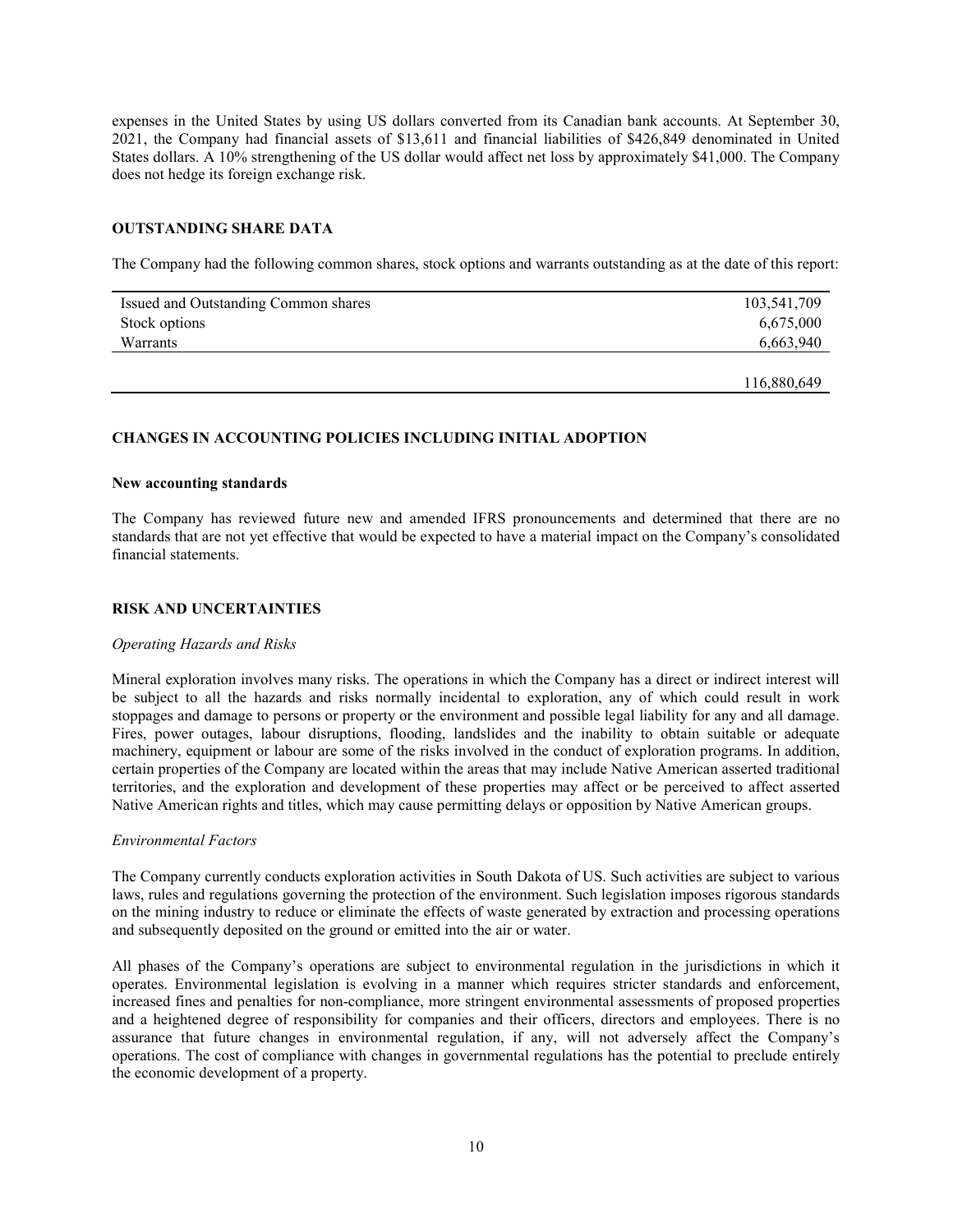The Company is able to conduct its exploration within the provisions of the applicable environmental legislation without undue constraint on its ability to carry on efficient operations. The estimated annual cost of environmental compliance for all properties held by the Company in the exploration stage is minimal and pertains primarily to carrying out diamond drilling, trenching or stripping. Environmental hazards may exist on the Company's properties, which hazards are unknown to the Company at present, which have been caused by previous or existing owners or operators of the properties.

# Governmental Regulation

Exploration activities on the Company's properties are affected to varying degrees by: (i) government regulations relating to such matters as environmental protection, health, safety and labour; (ii) mining law reform; (iii) restrictions on production, price controls, and tax increases; (iv) maintenance of claims; (v) tenure; and (vi) expropriation of property. There is no assurance that future changes in such regulation, if any, will not adversely affect the Company's operations. Changes in such regulation could result in additional expenses and capital expenditures, restrictions on the availability of capital, competition, reserve uncertainty, potential conflicts of interest, title risks, dilution, and restrictions and delays in operations, the extent of which cannot be predicted.

The Company is at the exploration stage on all of its properties. Exploration on the Company's properties requires responsible best exploration practices to comply with company policy, government regulations, maintenance of claims and tenure. All mining activities in South Dakota, regardless of the private or public status of the land on which they occurs, are regulated through the South Dakota Mined Land Reclamation Act, and the South Dakota Mined Land Reclamation Regulations. The South Dakota Department of Environment of Natural Resources (DENR) administers the state mining laws; mining-related environmental permits are issued by the DENR and its governor appointed citizen boards.

If any of the Company's projects are advanced to the development stage, those operations will also be subject to various laws and regulations concerning development, production, taxes, labour standards, environmental protection, mine safety and other matters.

### Additional Funding Requirements

Further exploration on and development of, the Company's projects will require additional resources and funding. The Company currently does not have sufficient funds to fully develop these projects. In addition, any positive production decision, if achieved, would require significant funding for project engineering and construction. Accordingly, the continuing development of the Company's properties will depend upon the Company's ability to obtain financing through debt financing, equity financing, the joint venturing of projects, or other means. There is no assurance that the Company will be successful in obtaining the required financing for these or other purposes, including for general working capital.

# FORWARD LOOKING STATEMENTS

This MD&A contains certain forward-looking information and statements. These forward-looking statements are based on current expectations and various estimates, factors and assumptions as at the date of this MD&A. The words "expects", "plans", "anticipates", "believes", "intends", "estimates", "projects", "potential", "interprets", "may", "will" and similar expressions identify forward-looking statements. Information concerning the interpretation of drill results may also be considered a forward-looking statement; as such information constitutes a prediction of what mineralization might be found to be present if and when a project is actually developed. The forward-looking statements reflect the current beliefs of the management of the Company, and are based on currently available information. Readers are cautioned not to place undue reliance on these statements as they are subject to known and unknown risks, uncertainties and other factors, which could cause the actual results, performance, or achievements of the Company to differ materially from those expressed in, or implied by, such forward-looking statements. The Company assumes no obligation to update or revise any forward-looking statement, whether as a result of new information, future events or any other reason.